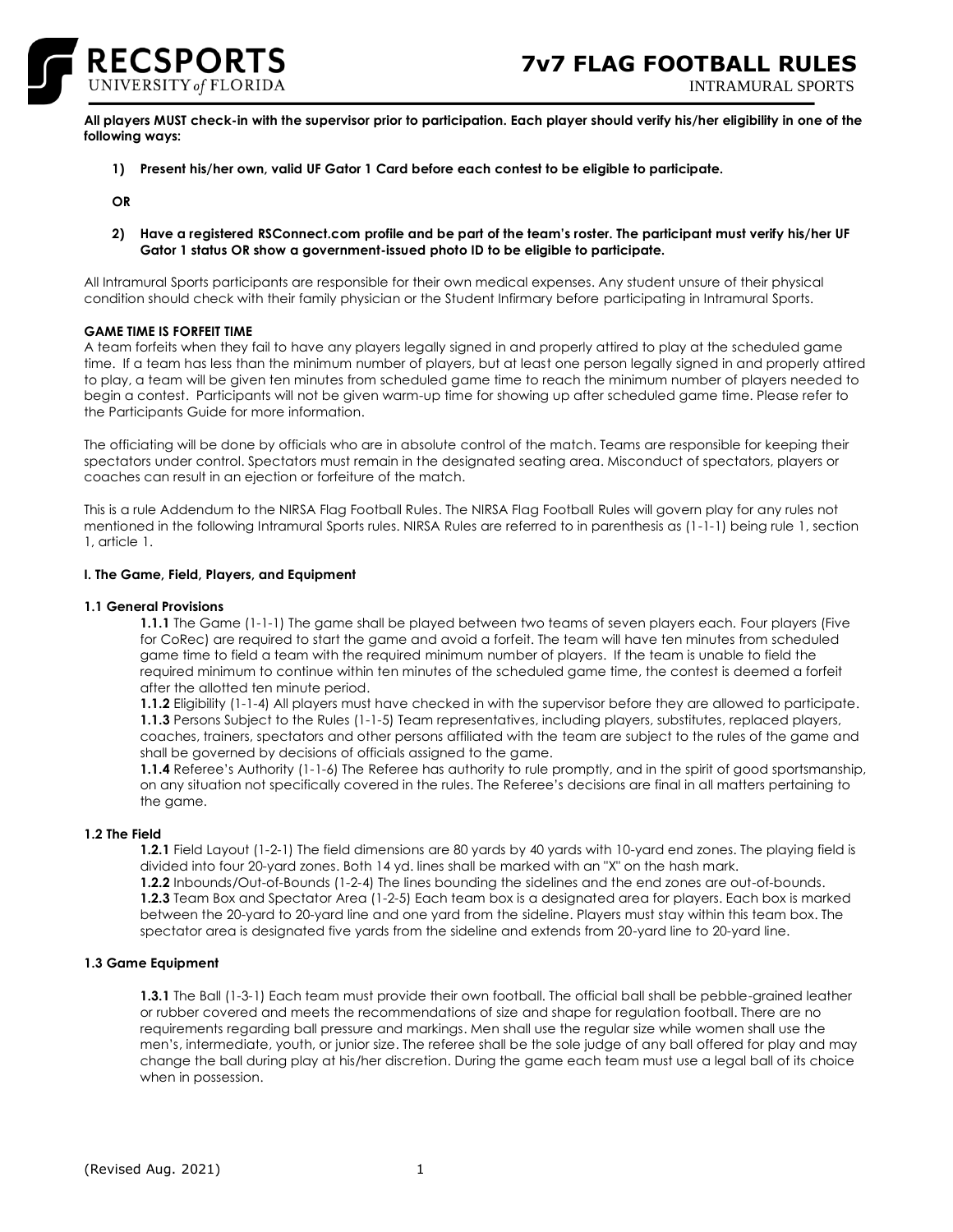

#### **1.4 Player Equipment-Required**

**1.4.1** Jersey (1-4-1) Jerseys may not have pockets, holes, or a button placket. All team members must wear the same shade of color shirt. Jerseys must be either:

A. Long enough so they remain tucked in the pants/shorts the entire down, or

B. Short enough so there is a minimum of 4" from the bottom of the jersey to the player's waistline.

**1.4.2** Pants/Shorts (1-4-2) Each player must wear pants or shorts without any belt(s), belt loop(s), pocket(s), holes, or exposed drawstrings. Pants or shorts must be a different color than the flags. Pants or shorts may not be turned inside out, and pockets may not be taped.

**1.4.2.1** If pockets are worn that participant, while at a disadvantage, can participate and will be downed by one hand touch the entire game. The player and captain must inform the referee of their pockets before the start of the game.

**1.4.3** Flag Belt (1-4-3) The Referee must know that a player was not wearing a flag belt during the down in order to penalize a team.

**1.4.4** Shoes (1-4-4) All players must wear shoes made of canvas, leather or synthetic material, which cover the entire foot.

## **1.5 Player Equipment-Optional**

**1.5.1** Headwear (1-5-3)

A. Players may wear a knit stocking cap. The cap must have no bill.

B. Players may wear a single-colored headband no wider than 2"

**1.5.2** Sunglasses (1-5-6) Players may wear pliable and non-rigid sunglasses.

**1.5.3** Play Book (1-5-6) Players may carry a Play Book inside their clothing as long as it is not made of unyielding material.

# **1.6 Player Equipment-Illegal**

**1.6.1** Illegal Equipment (1-6-1) A player wearing illegal equipment shall not be allowed to play. Types of equipment that shall be declared illegal include:

A. Headwear containing any hard, unyielding, stiff material, including billed hats, or items containing exposed knots, such as bandanas.

B. Jewelry and rubber bands of any kind.

C. Pads or braces worn above the waist.

D. Shoes with metal, ceramic, screw-in, or detachable cleats unless the screw is part of the cleat.

E. Jerseys that have been altered in any manner which produces a knot-like protrusion.

F. Leg and knee braces made of hard, unyielding material, unless covered on both sides and all

edges.

G. Towels may not hang from a participant's waist.

# **II. Periods, Time Factors, Substitutions**

# **2.1 Start of Each Half**

**2.1.1** Coin Toss (3-1-1) The captain winning the toss shall have the choice of options for the first half or shall defer his/her option to the second half. The options are:

A. To choose whether his/her team will start on offense or defense.

B. To choose the goal his/her team will defend.

C. Defer options to the second half

The captain not having the first choice of options for a half shall exercise the remaining option.

#### **2.2 Game Time**

**2.2.1** Playing Time and Intermissions (3-2-1) Playing time shall be 40 minutes, divided into four quarters of 10 minutes each. The clock will run continuously through the first quarter and will stop with 1 minute of play during the second quarter. Additionally, the clock will run continuously though the third quarter and will stop with 2 minutes of play during the fourth quarter for charged time outs, officials' time outs, or injuries. Half-time will be three minutes.

**2.2.2** Play (3-2-2) Play at the beginning of each half will start at the offense's 14 yard line.

**2.2.3** Extension of Periods (3-2-3) A half must be extended by an untimed down, except for unsportsmanlike or non-player or fouls which specify a loss of down, if during the last timed down, one of the following occurred: A. There was a foul by either team and the penalty is accepted.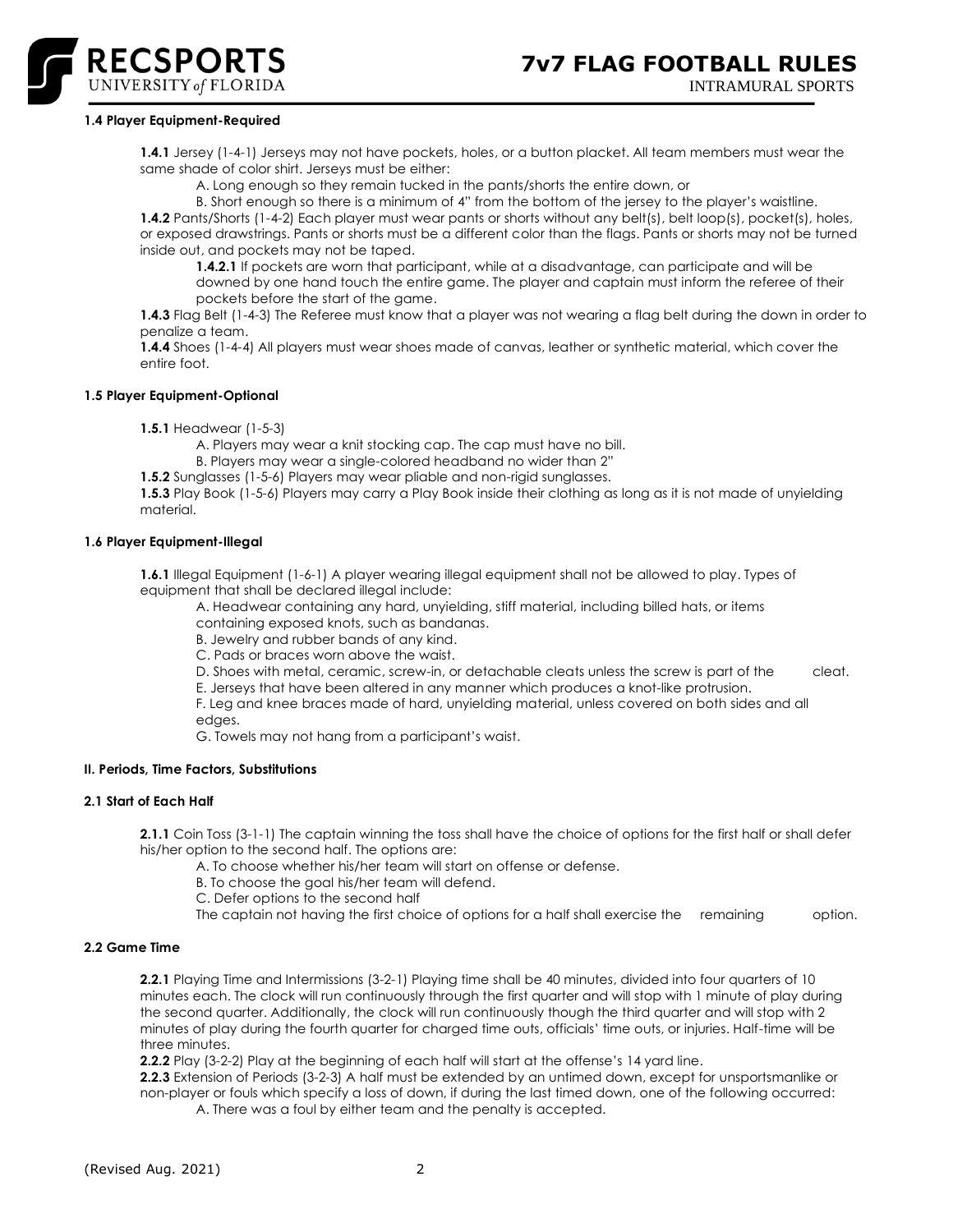

- B. There was a double foul.
- C. If a touchdown was scored, the Try is attempted unless the touchdown is scored during the last down of the second half and the point(s) would not affect the outcome of the game.
- If (A), (B), or (C) occurs during the untimed down, the period will be extended by the same rule.

**2.2.4** During last 1 minute of first half or 2 minutes of second half the clock will stop for  $\alpha(n)$ :

- A. Incomplete legal or illegal forward pass-starts on the snap.
- B. Out-of-bounds-starts on the snap.
- C. Safety-starts on the snap.
- D. Team time-out-starts on the snap.
- E. First down-depends on previous play.
- F. Touchdown-starts on next offensive snap (Point Tries are untimed)
- G. Penalty and administration-dependent on the previous play (except delay of game starts on snap)
	- H. Referee's time out-starts at his/her discretion.
	- I. Touchback-starts on the snap.
	- J. Team attempting to conserve time illegally-starts on whistle.
	- K. Team attempting to consume time illegally-starts on snap.

#### **2.3 Tie Game**

**2.3.1** Overtime (3-3-1) During the regular season, there will be no overtime period. During playoffs, overtime will continue until a winner is determined.

**2.3.2** The Coin Toss (3-3-2) There will be only one coin flip during the overtime. ALL OVERTIME PERIODS ARE PLAYED TOWARD THE SAME GOAL LINE. The end zone used is at the discretion of the Intramural Staff and game officials. **2.3.3** Tie Breaker (3-3-3) Unless moved by penalty, each team will start first down and goal from the 10-yard line. The team will have four downs to score, unless awarded first down automatically, or a penalty allows for repeating the down. If the defense intercepts a pass or fumble, the ball is dead and the series is over. The ball will be placed at 10 yard line, and the original defense will begin their series of four downs, if available. Each team is entitled to one time-out per overtime period.

**2.3.4** Overtime-Fouls and Penalties (3-3-4) The goal shall *always* be the zone line-to-gain in overtime.

#### **2.4 Time Outs**

**2.4.1** Charged Time-outs (3-4-3) Each team is entitled to two charged time-outs per game.

**2.4.2** Length of Time-outs (3-4-4) A charged time-out requested by any player which is legally granted shall be one minute and can be shortened if both teams are ready.

**2.4.3** Injured Player (3-4-8) An injured or apparently injured player, who is discovered by an official while the ball is dead and the clock is stopped, shall be replaced for at least one down unless the halftime or overtime intermission occurs. A player who is bleeding, or has an open wound, or has blood on their uniform shall be considered injured.

#### **2.5 Delays**

**2.5.1** Delay of Game (3-5-1) The ball must be put in play promptly and legally and any action or inaction by either team, which tends to prevent this, is delay of game. This includes:

A. Failure to snap within 25 seconds after the ball is whistled ready for play.

B. Putting the ball in play before it is whistled ready for play.

**2.5.2** Illegally Conserving or Consuming Time (3-5-2) The Referee may order the game clock started or stopped whenever, in his/her opinion, either team is trying to conserve or consume time.

# **2.6 Substitutions**

**2.6.1** Eligible Substitutions (3-6-1) No substitute shall enter during a down. An incoming substitute must enter the field directly from the team area. A replaced player must leave the field at the sideline nearest his/her team area prior to the ball being snapped.

**2.6.2** Legal Substitutions (3-6-2) No substitute shall become a player and then withdraw, and no player shall withdraw and then re-enter as a substitute unless a penalty is accepted or there is a charged time-out.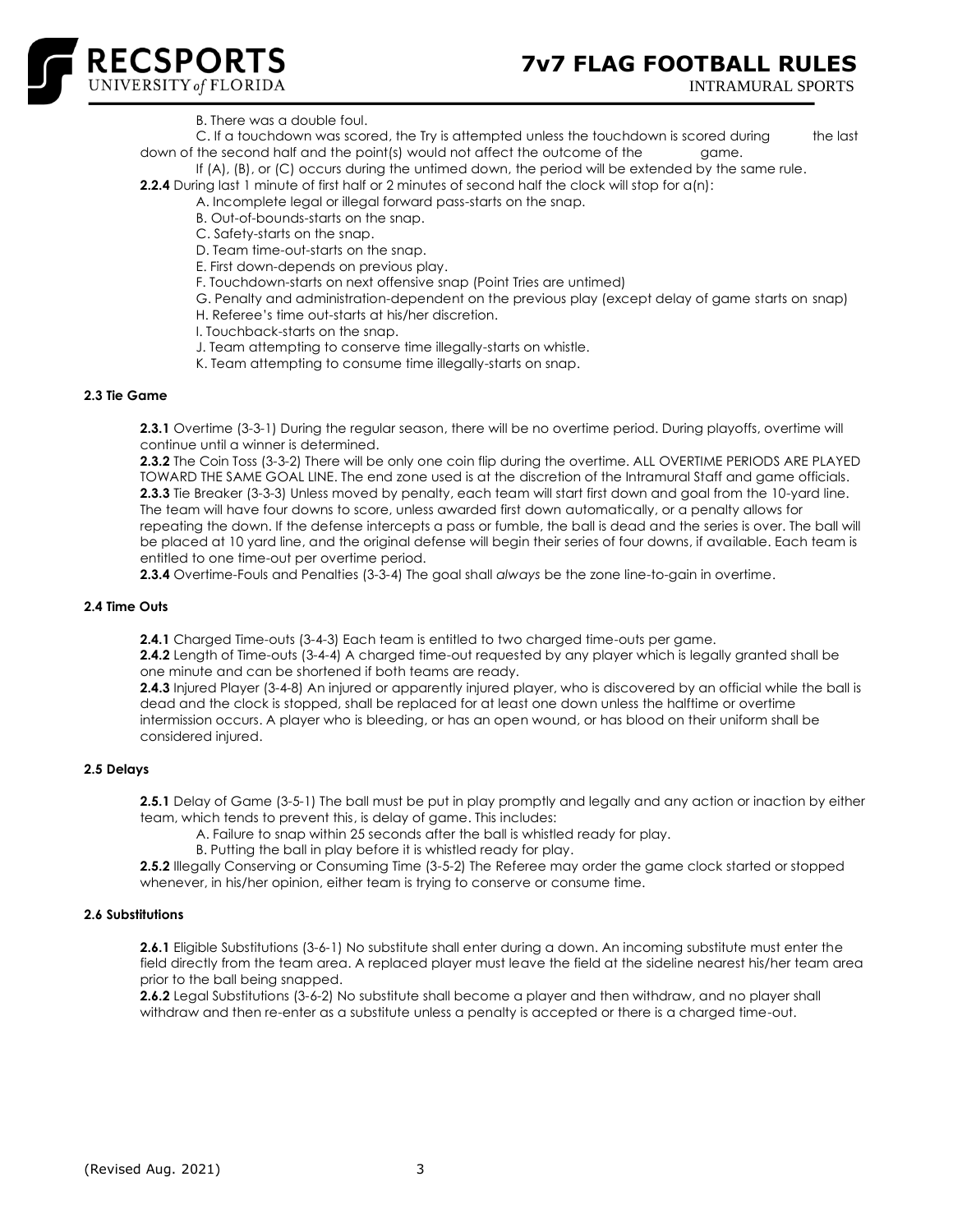

# **III. Ball in Play, Dead Ball, Out-of-Bounds**

#### **3.1 Ball in Play-Dead Ball**

**3.1.1** Ball Declared Dead (4-1-2) A live ball becomes dead and an official shall sound the whistle or declare it dead when:

A. When it goes out-of-bounds,

B. When any part of the runner other than a hand or foot touches the ground.

C. When a touchdown, touchback, safety, or successful Try is made.

D. When a forward pass strikes the ground or is caught simultaneously by opposing players

E. When the ball strikes the ground after being first touched by the kicking team

F. When a backward pass or fumble by a player strikes the ground or is caught simultaneously by opposing players. A ball snapped, which hits the ground before or after getting to the intended player is dead at the spot where it hit the ground.

G. When a runner has a flag belt removed legally by a defensive player. A flag belt is removed when the clip is detached by another player from the belt

H. When a runner is legally tagged with one hand between the shoulders and knees, including the darm when the flag belt inadvertently becomes detached. hand and arm when the flag belt inadvertently becomes

I. When a punt has touched the receiving team and then touches the ground

## **3.2 Inadvertent Whistle**

**3.2.1** Inadvertent Whistle-Clock (4-2-1) There is no time added to the clock during a down with an inadvertent whistle.

## **IV. Series of Downs, Number of Down, and Team Possession**

## **4.1 Series**

**4.1.1** Zone Line-to-Gain (5-1-3) The zone line-to-gain in any series shall be the zone in advance of the ball, unless distance has been lost due to penalty or failure to gain. In such case, the original zone in advance of the ball at the beginning of the series of downs is the zone line-to-gain.

**4.1.2** Awarding a new series (5-1-4) A new series of downs shall be awarded when a team moves the ball into the next zone on a play free from penalty; or a penalty against the defense moves the ball into the next zone; or an accepted penalty against the defense involves an automatic first down; or either team has obtained legal possession of a ball as a result of a penalty, punt, touchback, pass interception, or turnover on downs.

#### **4.2 Down and Possession After a Penalty**

**4.2.1** Penalty Resulting in a First Down (5-2-1) After a penalty which leaves the ball in possession of a team beyond its zone line-to-gain, or when a penalty stipulates a first down, the down and distance established by that penalty shall be first down with the next line-to-gain.

**4.2.2** Foul Before Change of Possession (5-2-2) The down shall be repeated unless the penalty also involves a loss of down, or leaves the ball on or beyond the line-to-gain. If the penalty involves a loss of down, the down shall count as one of the four in that series.

**4.2.3** Rule Decisions Final (5-2-5) No rule decision (interpretation) may be changed or protested after the ball is next legally snapped.

## **V. Kicking the Ball**

#### **5.1 Punting**

**5.1.1** Punt (6-1-2) Prior to making the ball ready for play on the fourth down, the Referee must ask the offensive team captain if they want to punt. The team captain may request to punt on any down. After such announcement, the ball must be punted, unless a charged time-out is called or a penalty occurs prior to or during that down which allows the kicking team to repeat the down.

**5.1.2** Formation and Snap (6-1-3) Neither the Kicking team nor Receiving team may advance beyond their respective scrimmage line until the ball has been punted. All scrimmage line rules regarding the snap,

encroachment, false start, minimum line players, motion and shift in Rules 6.1, 6.2, and 6.3 apply. **5.1.3** Punting the Ball (6-1-4) After receiving the snap, the kicker must punt the ball immediately in a continuous motion.

**5.1.4** After the Punt (6-1-5) Once the ball is punted, any receiving team player may block the kick. If the blocked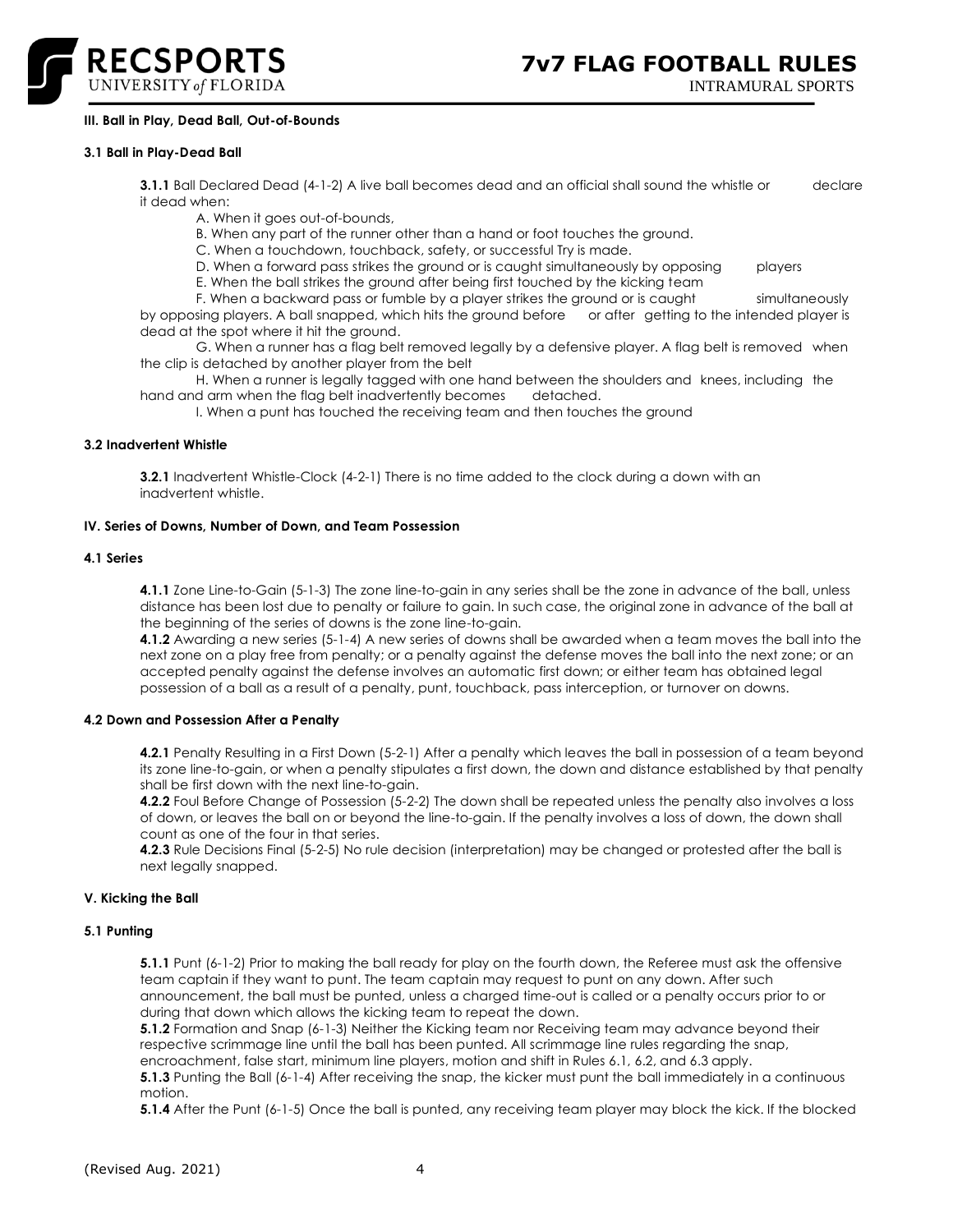

INTRAMURAL SPORTS

punt touches the ground, the play is dead at that spot. If the punt is blocked by any receiving team player and then caught by any kicking team player behind the line of scrimmage, they may advance the ball. The receiving team may advance the punt anywhere in the field. A kicking team player cannot punt the ball to himself/herself or any other kicking team player. The kicking team may only punt once per down.

#### 5.2 On Side Kicks

5.2.1 During the 4th quarter a team that is trailing may choose to "On side kick" in order to retain possession. Following the point after try for 1, 2 or 3 team A captain must declare their intent to "On-side kick" to the head referee within 25 seconds after a successful, or unsuccessful try down. The "On-side kick" will be 4th and 18 from the opponent's 22 yard line. All timing rules will coincide with the normal clock procedures. If the game clock is under 2 minutes, the clock will start on the legal snap during the "On-side kick" down and will stop according to rule. Once the captain makes the choice for an "On-side kick", the decision may only change when A or B are charged a timeout. This decision cannot be changed once either team commits a foul. Note: If a touchdown is scored on the last timed down of the second half, the Try or On-Side Kick is not attempted, unless it will affect the outcome of the game or playoff qualifying.

 5.2.1.1 CO-REC MODIFICATION – Any foul (whether accepted or declined) or try down (whether successful or unsuccessful) shall have no effect on whether the next legal forward pass completion is open or closed.

5.2.2 Both teams may score during an "On-side kick" down

 5.2.3 The opening play of the 4th quarter CAN NOT be an "On-side kick" down. **OR** In order to have an "On-side kick" down, the game clock must have legally started, prior to the down, in the 4th quarter.

#### **VI. Snapping, Handing, and Passing the Ball**

#### **6.1 The Scrimmage**

**6.1.1** The Start (7-1-1) All plays must be started by a legal snap from a point on or between hash marks. **6.1.2** Ball Responsibility (7-1-2) The offensive team is responsible for retrieving the ball after a down.

#### **6.2 Prior to the snap**

**6.2.1** Encroachment (7-2-1) Following the ready for play whistle, and until the snap, no player on defense may encroach, touch the ball, nor make contact opponents or in any other way interfere with them (verbally or otherwise). This includes standing in or shifting through the neutral zone.

**6.2.2** False Start (7-2-2) No offense player shall make a false start or simulate the start of a play. An infraction of this rule may be penalized whether or not the ball is snapped and the penalty for any resultant encroachment shall be cancelled.

**6.2.3** Snap (7-2-3) The snapper, after assuming position for the snap and adjusting the ball, may neither move nor change the position of the ball in a manner simulating the beginning of play until the snap. When over the ball, the snapper shall have his/her feet behind the scrimmage line. The snapper shall pass the ball backwards from its position on the ground with a continuous motion.

#### **6.3 Position and Action During the Snap**

**6.3.1** Legal Position (7-3-1) Anytime on or after the ball is marked ready for play, each offensive player must momentarily be at least 5 yards inbounds before the snap (NOTE: If a defensive player covers an offensive player positioned within 5 yards of the sideline, it is not a foul).

**6.3.2** Minimum Line Players (7-3-2) The snapper is the only offensive player required to be on their scrimmage line at the snap.

**6.3.3** Motion (7-3-3) One offensive player may be in motion, but not toward the opponent's goal line at the snap. Other offensive players must be stationary in their positions without movement of the feet, body, head, or arms. **6.3.4** No Direct Snap (7-3-4) The player receiving the snap must be at least two yards from the offensive line of scrimmage.

**6.3.5** Shift (7-3-5) All offensive players must come to a complete stop and remain still for one second prior to the snap.

#### **6.4 Handing the Ball**

**6.4.1** Anytime (7-4-1) Any player may hand the ball forward or backward at any time.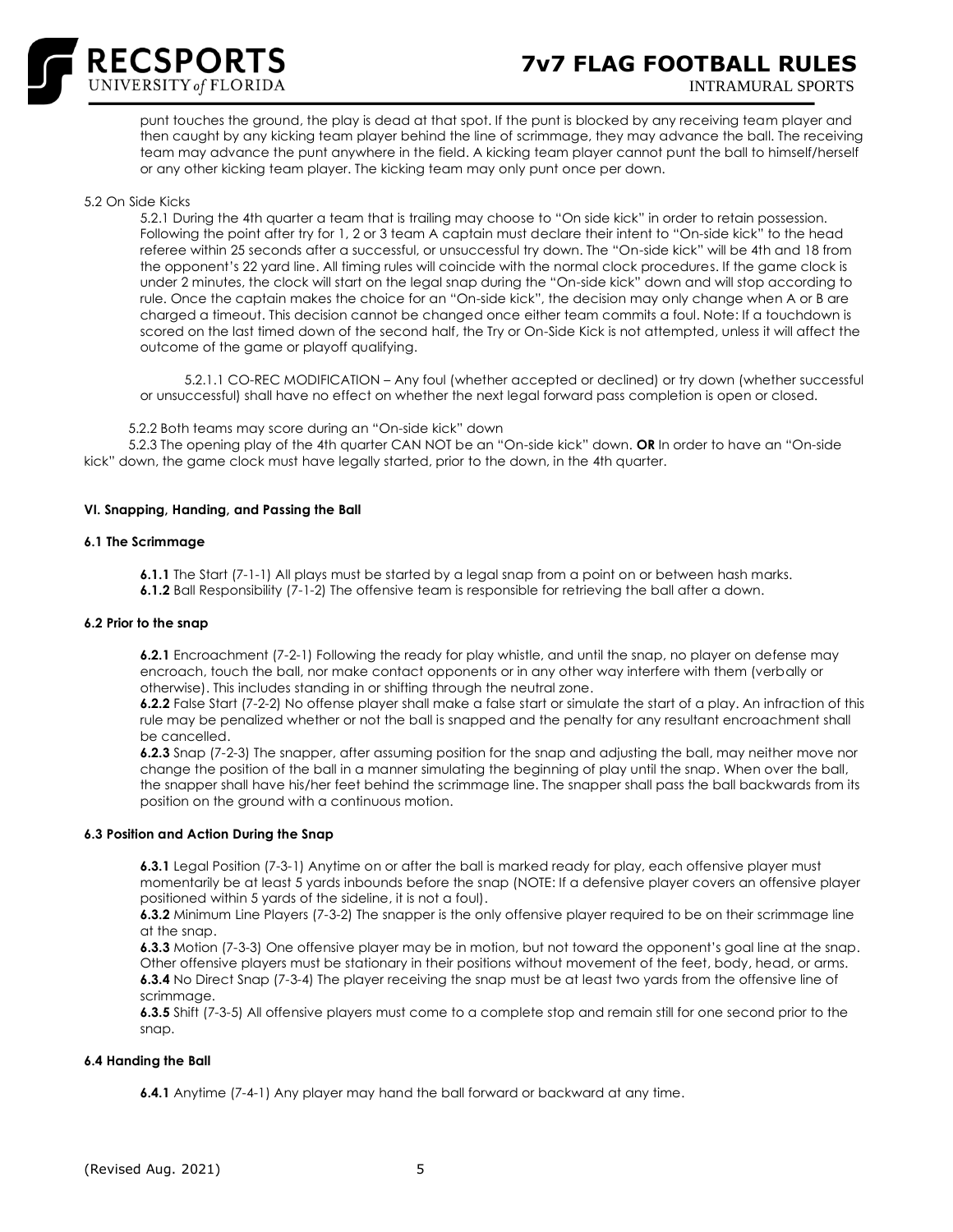

#### **6.5 Backward Pass and Fumble**

**6.5.1** Anytime (7-6-1) A runner may pass the ball backward or lose player possession by a fumble anytime. **6.5.2** Caught or Intercepted (7-6-2) A backward pass or fumble in flight may be caught or intercepted and advanced by any player inbounds

**6.5.3** Ball Dead when It Hits the Ground (7-6-5) A backward pass or fumble, which touches the ground between the goal lines, is dead at the spot where it touches the ground or crosses the sideline.

## **6.6 Legal and Illegal Forward Pass**

**6.6.1** Legal Forward Pass (7-7-1) All players are eligible to touch or catch a pass. During a down and before a change of possession a forward pass may be thrown provided the passer's feet are behind the offensive line of scrimmage when the ball leaves the passer's hand. Only one forward pass is allowed per down. A play involving a run across the line of scrimmage and then back behind the line of scrimmage where a forward pass is thrown is a legal play.

**6.6.2** Illegal Forward Pass (7-7-2) A forward pass is illegal if:

- A. If the passer's foot is beyond the line of scrimmage when the ball is released.
- B. If intentionally thrown to the ground or out-of-bounds to save loss of yardage
- C. If a passer catches his/her untouched forward or backward pass
- D. If there is more than one forward pass per down

#### **6.7 Completed or Intercepted Passes**

**6.7.1** Simultaneous Catch by Opposing Players (7-8-2) If a forward pass is caught simultaneously by member of opposing teams, the ball becomes dead at the spot of the catch and belongs to the offensive team.

#### **6.8 Forward Pass Interference**

**6.8.1** Contact (7-10-1) During a down in which a legal forward pass crosses the offensive line of scrimmage, contact or action that interferes with an eligible receiver who is beyond the line of scrimmage is pass interference. It is also pass interference if an eligible receiver is deflagged prior to touching the ball. There must be contact to constitute Pass Interference.

#### **VII. Scoring Plays and Touchback**

#### **7.1 Mercy Rule**

**7.1.1** Two Minute Warning (8-2-1) If a team is 19 or more points ahead when the Referee announces the twominute warning for the second half, the game shall be over (See Co-Rec Rules).

**7.1.2** After the Two Minute Warning (8-2-2) If a team scores during the last two minutes of the second half causing a score difference of 19 or more points, the game shall be over.

**7.1.3** Half time mercy rule - The game will end at halftime or any point thereafter if one team reaches a lead of 50+ points.

#### **7.2 Touchdown**

**7.2.1** Player Responsibility (8-3-3) The player scoring the touchdown must raise his/her arms so the nearest official can deflag the player. If the player is not able to be deflagged with one pull to the left or right and the official determines the belt has been secured illegally, the touchdown is nullified.

#### **7.3 Point(s) after Touchdown Tries**

**7.3.1** One, Two, or Three Points (8-4-1) An opportunity to score one point from the three yard line, two points from the ten yard line, or three points from the twenty yard line by running or passing shall be granted to the team scoring a touchdown. Note: If a touchdown is scored on the last timed down of the second half, the Try or *"Onside kick"* is not attempted, unless it will affect the outcome of the game or playoff qualifying.

**7.3.2** Decision (8-4-2) Once the scoring captain makes the choice, the decision may only be changed when either team takes a charged time-out. A penalty does not allow for a change in point value, nor does awarded or lost yardage affect the point value. If the defense intercepts a pass or fumble on a Try the down has ended. **7.3.3** Penalties During a Try (8-4-3) If a double foul occurs, the Try will be replayed. If the offensive team is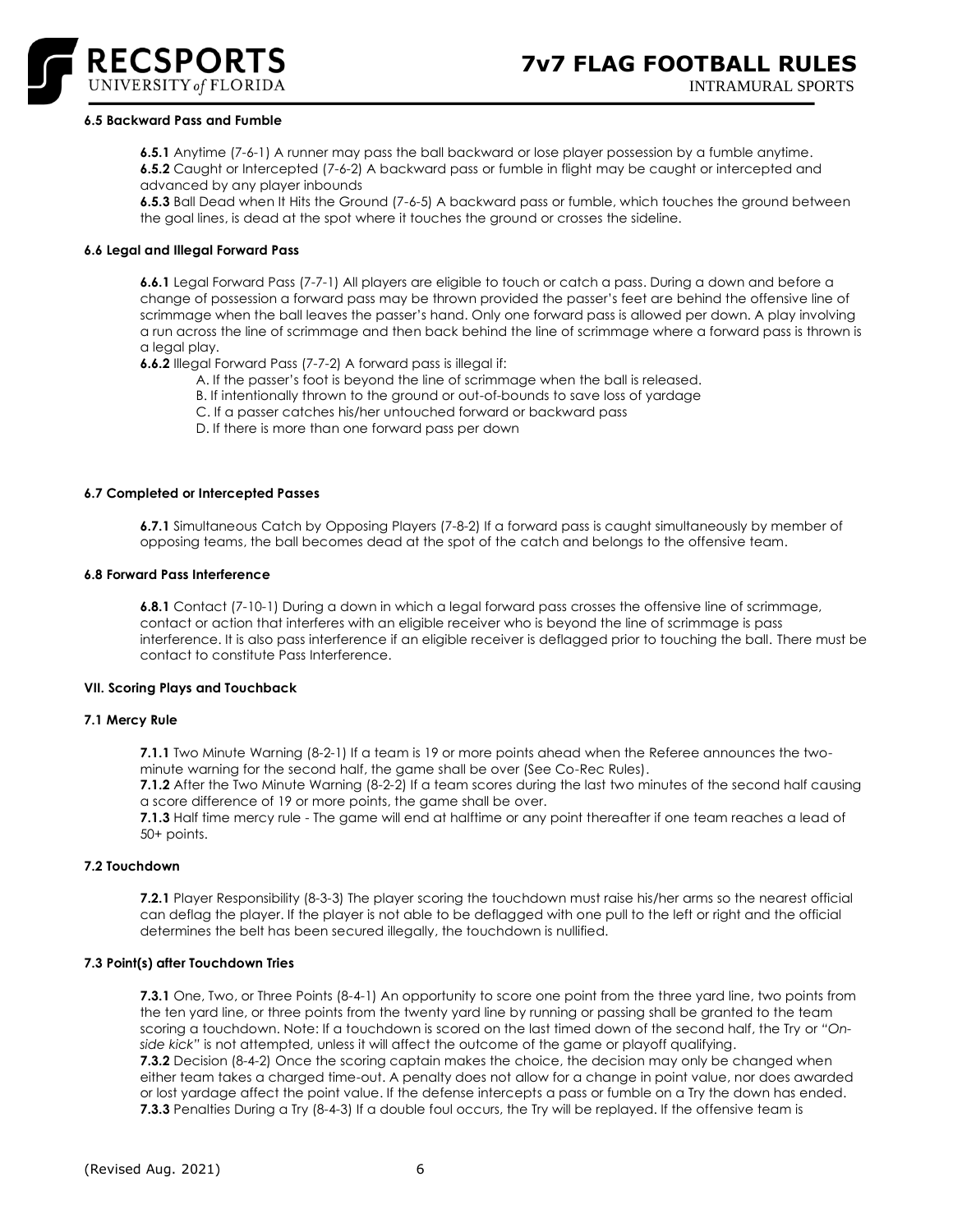

INTRAMURAL SPORTS

penalized on a successful try, the down will be repeated if the penalty is accepted. If the offensive team incurs a loss of down penalty, the Try will not be repeated.

**7.3.4** Subsequent Series (8-4-4) After the Try, the new offensive team shall snap the ball from their own 14-yard line unless moved by a penalty.

# **7.4 Momentum, Safety, and Touchback**

**RECSPORTS** 

**7.4.1** Safety = 2 points (8-6-1) A safety occurs when:

A. A runner carries the ball from the field of play to or across his/her own goal line and the all becomes dead

B. A player punts, passes, fumbles, snaps, muffs, or bats a loose ball from the field of play to or across his/her own goal line and the ball becomes dead behind their goal line

C. A player on offense commits any penalty for which the penalty is accepted and measurement is from a spot in his/her end zone; or throws an illegal forward pass from within his/her end zone, or any situation

which leaves the offense in possession of the ball in their own end zone.

D. After a safety, the scoring team shall snap the ball at their own 14-yard line, unless moved by a penalty.

**7.4.2** Touchback (8-6-2) A touchback occurs when:

A. The receiving team downs a punt that touches anything while the ball is on or behind the receiving team's goal line

B. The kicking team downs a punt that touches anything while the ball is on or behind the receiving team's goal line

C. The ball is out-of-bounds behind a goal line (except from an incomplete forward pass)

D. After a touchback, the ball shall be snapped from the nearest 14-yard line, unless moved by a

penalty.

# **VIII. Conduct of Players and Spectators**

## **8.1 Unsportsmanlike Conduct**

**8.1.1** Noncontact Player Acts (9-1-1) No player shall commit acts including:

A. Using words similar to the offensive's audible or quarterback cadence prior to the snap in an attempt to interfere with the offense

B. Intentionally kicking the ball, other than a punt

C. Participating while wearing illegal player equipment

D. Fighting or attempting to fight (results in disqualification)

**8.1.2** Dead Ball Fouls (9-1-2) When the ball is dead, no player shall:

- A. Intentionally kick the ball
- B. Spike the ball

**8.1.3** Prohibited Acts (9-1-3) There shall be no unsportsmanlike conduct by players, substitutes, coaches, or others subject to the rules. Examples include, but are not limited to:

A. Attempting to influence a decision by an official

B. Disrespectfully addressing an official

C. Using profanity, taunting, insulting or vulgar language or gestures

D. Intentionally making contact with a game official during the game

E. Fighting

F. Leaving the team area and entering the playing field during a fight

**8.1.4** Second Unsportsmanlike Conduct Foul by Player (9-1-4) The second unsportsmanlike conduct foul by the same player results in disqualification. If a spectator receives the penalty, it will be assessed to the captain. **8.1.5** Third Unsportsmanlike Conduct Foul by Team (9-1-6) The third unsportsmanlike conduct foul by the same team results in their forfeiture of the game.

# **8.2 Personal Fouls**

**8.2.1** Player Restrictions (9-3-1) No player shall:

- A. Strip or attempt to strip the ball from a player in possession by punching, striking, or stealing.
- B. Contact an opponent who is on the ground
- C. Throw a runner to the ground
- D. Hurdle any other player
- E. Contact an opponent either before or after the ball is dead
- F. Make contact of any nature which is deemed unnecessary
- G. Deliberately dive or run into a defensive player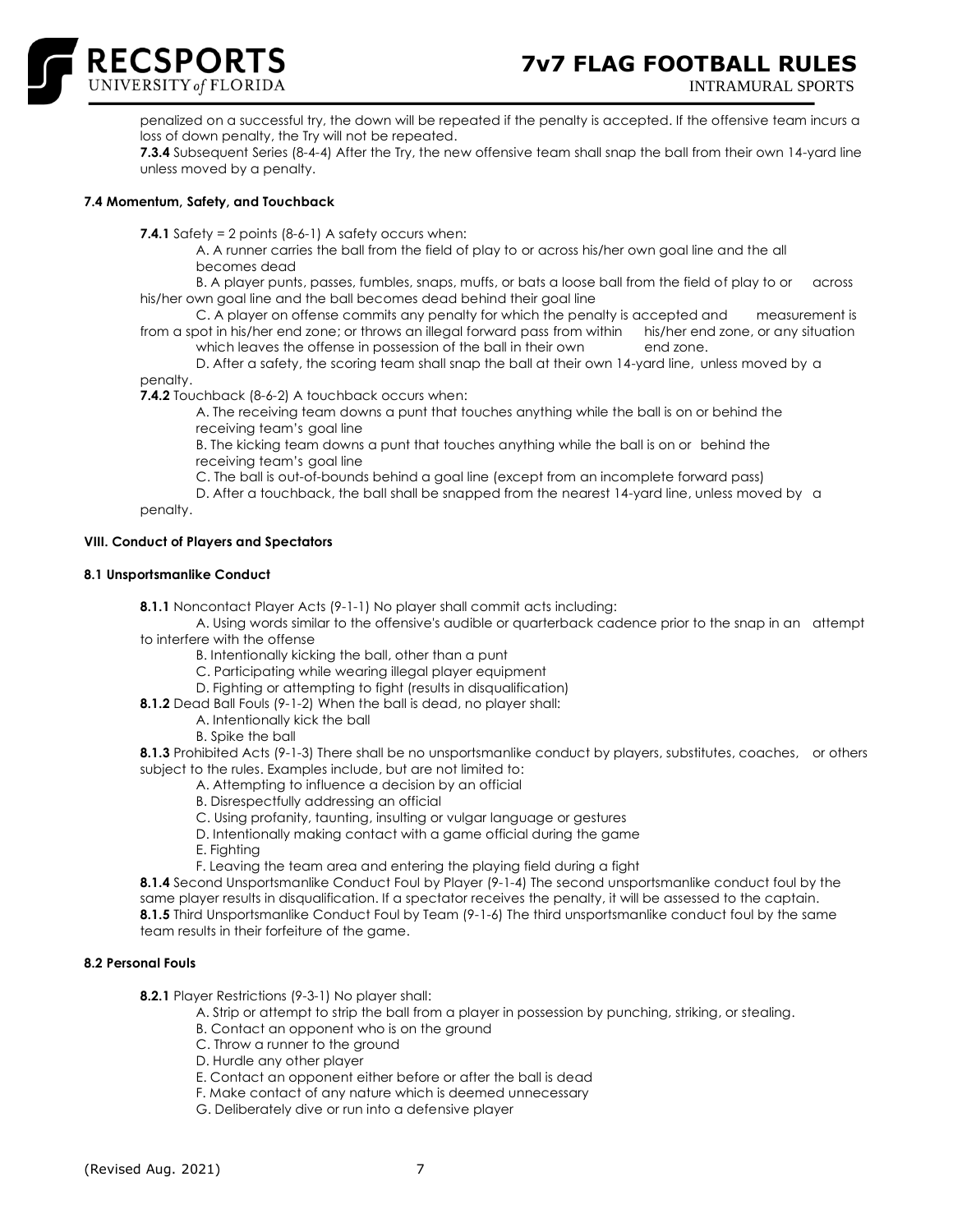

H. Tackle the runner by grasping or encircling with the hands or arms.

**8.2.2** Roughing the Passer (9-3-2) Defensive players must make a definite effort to avoid charging into a passer after it is clear the ball has been thrown forward legally. No defensive player shall contact the passer who is standing still or fading back as he/she is considered out of the play after the pass. NOTE: The passer remains the passer while the ball is in flight or until they move to participate in the play.

## **8.3 Screen Blocking**

**8.3.1** Offensive Screen Blocking (9-4-1) The offensive screen block shall take place without contact. The screen blocker shall have his/her hands and arms at his/her side or behind the back. Any use of the hands, arms, elbows, legs, or body to initiate contact during an offensive player's screen block is illegal. A blocker must be on his/her feet before, during, and after the screen.

**8.3.2** Screen Blocking Fundamentals (9-4-2) A player who screens shall not:

A. Make contact when assuming a position at the side or in front of a stationary opponent.

B. Take a position close to a moving opponent such that the opponent cannot avoid contact.

C. After assuming the legal screening position, move unless the blocker moves in the same direction as the opponent.

## **8.4. Runner**

**8.4.1** Flag Guarding (9-5-1) Runners shall not flag guard by using their hands, arms, or the ball to deny the opportunity for an opponent to pull or remove the flag belt. Examples of flag guarding include, but are not limited to:

- A. Placing or swinging the hand or arm over the flag belt
- B. Placing the ball in possession over the flag belt
- C. Lowering the shoulders in such a manner which places the arm over the flag belt

**8.4.2** Obstructing the Runner (9-5-4) The defensive player shall not hold, grasp, or obstruct the forward progress of a runner when in the act of removing the flag belt.

**8.4.3** Charging (9-5-5) A runner shall not charge into nor contact an opponent in their path. If a runner in progress has established a straight path, he/she may not be crowded out of that path, but if a defensive player legally established position, the runner must avoid contact by changing direction.

# **IX. Summary of Co-Rec Rules**

#### **9.1** The Game

The game shall be played between two teams of eight players, four men and four women. Teams with seven players shall be four men and three women or four women and three men. Five players are required to start the game to avoid a forfeit. If a team has less than the minimum number of players, but at least one person legally signed in and properly attired to play, a team will be given ten minutes from scheduled game time to reach the minimum number of players needed to begin a contest. If the team is unable to field the required minimum to continue within ten minutes of the scheduled game time, the contest is deemed a forfeit after the allotted ten minute period. A team can never go above the four per gender. Examples include

| Examples include   |                                                                                                                        |
|--------------------|------------------------------------------------------------------------------------------------------------------------|
| 4 males, 4 females | 3 males, 2 females*                                                                                                    |
| 3 males, 3 females | 2 males, 3 females*                                                                                                    |
| 4 males, 2 females | 4 males, 1 female*                                                                                                     |
| 4 females, 2 males | 1 male, 4 females*                                                                                                     |
|                    | *Must reach the minimum of 5 participants (without having more than 4 per gender) by the 10 minute mark to begin play. |
|                    | If minimum is not reached a forfeit will be the result.                                                                |

#### **9.2** The Ball

**9.2.1** A regular, intermediate, youth, or junior size ball may be used.

#### **9.3** Male Runner

**9.3.1** An offensive male runner cannot advance the ball through their own scrimmage line. There are no restrictions during a run by a male runner once the ball has been touched beyond the A or K scrimmage line, during a run by a female runner, after a change of team possession, and after a legal forward pass.

**9.4.** If an official erroneously indicates the "open/closed" status of a down, the play is nullified and the down will be repeated.

**9.5** Male to Male Completion - During the offensive team's possession there may not be two consecutive legal forward pass completions from a male passer to a male receiver. This rule applies to the Try and *"On-side kick".* If a male passer completes a legal forward pass to a male receiver, the next legal forward pass completion must involve either a female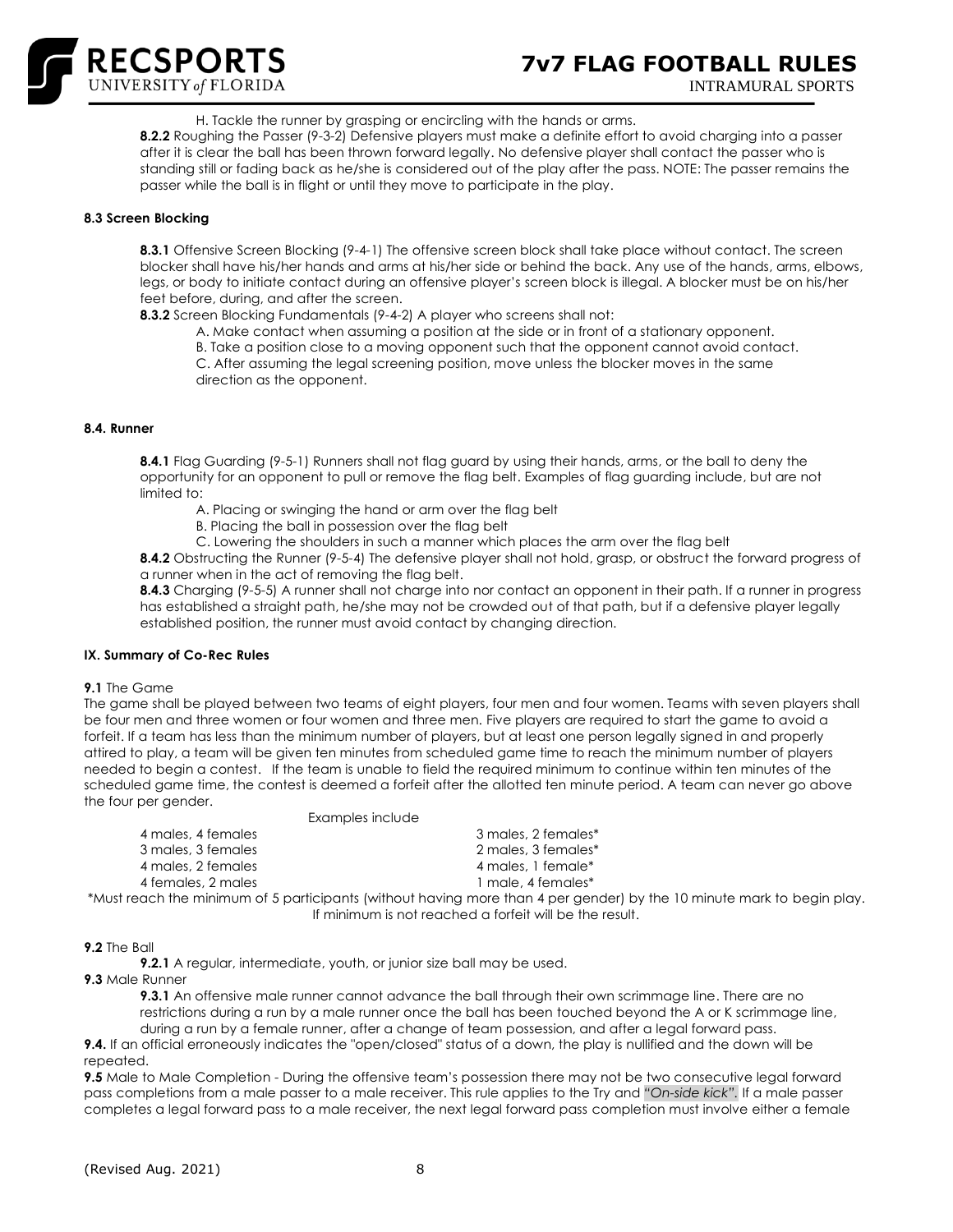

# **7v7 FLAG FOOTBALL RULES**

INTRAMURAL SPORTS

passer or female receiver for positive yards. The spot where the ball becomes dead by rule must be beyond the A scrimmage line (1st ball spotter – orange). There are no other restrictions concerning a male passer completing legal forward passes to a female receiver, or female to female, or female to male. A legal forward pass caught jointly by male and female teammates is considered a female reception. Penalty: Illegal Male reception, 5 yards from the previous spot and loss of down. Any other foul, whether accepted or declined shall have no effect on whether the next legal forward pass completion is "open" or "closed." (7-7-3)

**9.6** Mercy Rule

**9.6.1** If a team is ahead by 25 points or more at the two minute warning, the game is complete.

**9.6.2** If a team becomes ahead by 25 or more points within the last two minutes of the second half, the game is complete.

**9.7** Touchdown Value

**9.7.1** A touchdown involving a female receiver/runner crossing the goal line or throwing a legal forward pass during an OPEN PLAY is worth 9 points. All change of possessions are considered OPEN PLAYS.

**9.8** A female runner whose dead ball spot is beyond the A scrimmage line (1st ball spotter – orange) will allow the play to be OPENED.

# **SUMMARY OF NIRSA FLAG FOOTBALL PENALTIES**

# **Loss of 5 Yards**

- 1. Required Equipment Worn Illegally
- 2. Delay of Game (Dead Ball Foul)
- 3. Illegal Substitution
- 4. Illegal Procedure (Punt plays)
- 5. Encroachment (Dead Ball Foul)
- 6. False start (Dead Ball Foul)
- 7. Illegal Snap (Dead Ball Foul)
- 8. Illegal Formation
- 9. Illegal Motion
- 10. Illegal Shift
- 11. Illegal Advancement by a Male Runner (Co-Rec only)
- 12. Intentionally throwing backward pass or fumble out of bounds (Loss of Down)
- 13. Illegal Forward Pass (Loss of Down, if by Team A)
- 14. Intentional Grounding (Loss of Down)
- 15. Illegal Male Reception: Male-to-Male Forward Pass Completion on a closed play (Loss of Down) (Co-Rec only)
- 16. Help the Runner

#### **Loss of 10 Yards**

- 1. Unsportsmanlike conduct, Illegal Player Equipment
- 2. Illegal Kick, quick punt
- 3. Kick Catching Interference
- 4. Two or more encroachment fouls during interval between downs
- 5. Offensive Pass Interference
- 6. Defensive Pass Interference
- 7. Unsportsmanlike Conduct
- 8. Personal Foul, Strip or Attempt to Strip the Ball
- 9. Personal Foul, Throw Runner to the Ground
- 10. Personal Foul, Hurdle any Player
- 11. Personal Foul, Contact Before or After the Ball is Dead
- 12. Personal Foul, Unnecessary Contact of Any Nature
- 13. Personal Foul, Drive or Run Into an Opponent
- 14. Personal Foul, Position Upon Shoulders or Body of a Teammate
- 15. Roughing the Passer (Automatic 1st Down)
- 16. Personal Foul, Illegal Contact
- 17. Personal Foul, Interlocked Interference
- 18. Illegal Flag Belt Removal
- 19. Guarding the Flag Belt
- 20. Holding
- 21. Illegal Batting
- 22. Illegal Kicking